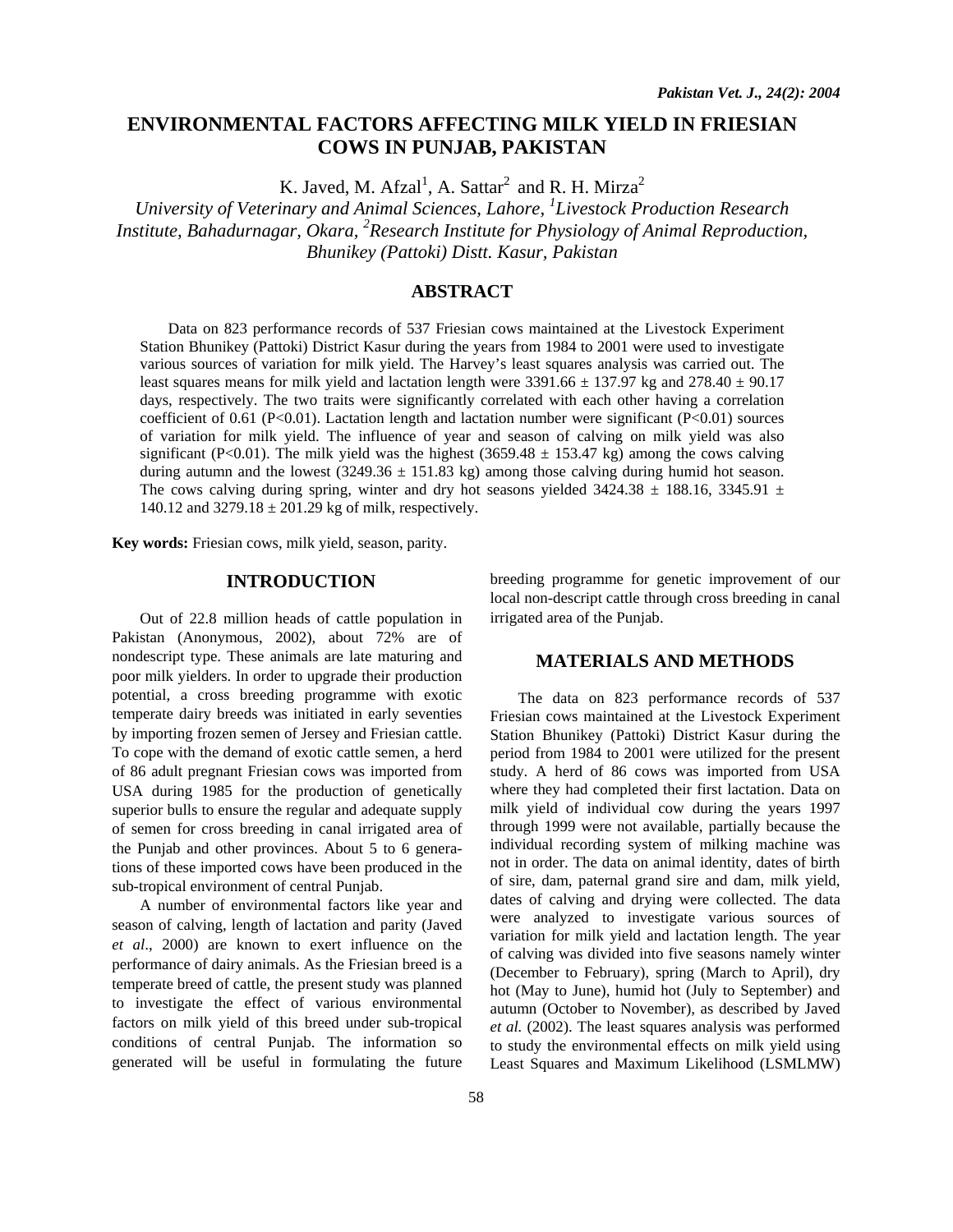computer software package (Harvey, 1990). The mathematical model assumed was:

 $Y_{ijk} = \mu + F_j + \; \epsilon_{ijk}$ Where:

 $Y_{ijk}$  = measurement of a particular trait

 $\mu$  = population mean

- $F_i$  = effect of all fixed effects (year/season of calving, length of lactation, parity)
- $\varepsilon_{ijk}$  = random error with mean zero and variance  $\sigma_E^2$

### **RESULTS AND DISCUSSION**

Unadjusted and least squares means for milk yield were  $3463.71 \pm 1074.85$  and  $3391.66 \pm 137.97$  kg, respectively with 31.03% coefficient of variation (CV) in the present herd. The least square means for milk yield are presented in Table 1. Least squares means for milk yield showed much fluctuations in different years. The cows calved during the year 1984 produced maximum milk (6868.00  $\pm$  234.46 kg). The milk yield dropped to  $5454.93 \pm 197.93$  kg for the cows calved during 1985. Thereafter, a gradual decrease in milk yield was observed and milk yield averaged  $3573.68 \pm$ 192.69 kg during the year 1990. After a slight increase during 1991, a drop in milk yield was observed and it reached its minimum value  $(766.49 \pm 552.46 \text{ kg})$  during the year 1998, when only four calvings occurred with complete lactation record. During the years 1999 through 2001, a gradual increase in milk yield was recorded with some fluctuations.

The results of analysis of variance for milk yield revealed that variability due to the year of calving was significant (P<0.01). There results are in conformity with those of Rege (1991) and Javed *et al.* (2002), who reported similar findings in Friesian (Kenya) and Jersey (Pakistan) breeds of cattle, respectively. The variation in milk yield observed in different years reflected the level of management, as well as environmental effects. The level of management is bound to vary according to the ability of farm manager, his efficiency in the supervision of the labour, system of crop husbandry, method and intensity of culling and use of financial resources (Khan, 1986).

The herd under study was imported from temperate zone (United States of America) and was kept in the subtropical environment of central Punjab, where ambient temperature often rises up to 45°C in summer months. Genotype X environment interaction is potentially extremely important in cattle breeding in the tropics. The animals of temperate regions maintained in tropical conditions cannot behave similarly in both the environments (Javed *et al.*, 2002). The import of temperate breeds to tropical environments is often trouble making. According to Payne and Hodges (1997), temperate type nucleus units of cattle

**Table 1: The least squares means for milk yield of Friesion cows during different years and seasons of calving and parities** 

| <b>Year of</b><br>calving | No. of<br>records | L S Mean $\pm$ SE (Kg) | Season of<br>calving | No. of<br>records | L S Mean $\pm$ SE (Kg) |
|---------------------------|-------------------|------------------------|----------------------|-------------------|------------------------|
| 1984                      | 34                | $6868.00 \pm 234.46$   | Winter               | 277               | $3345.91 \pm 140.12$   |
| 1985                      | 58                | $5454.93 \pm 197.93$   | Spring               | 86                | $3424.38 \pm 188.16$   |
| 1986                      | 61                | $3981.12 \pm 203.98$   | Dry hot              | 54                | $3279.18 \pm 201.29$   |
| 1987                      | 40                | $4021.13 \pm 218.98$   | Humid hot            | 226               | $3249.36 \pm 151.83$   |
| 1988                      | 47                | $3893.22 \pm 199.04$   | Autumn               | 180               | $3659.48 \pm 153.47$   |
| 1989                      | 42                | $3840.19 \pm 208.22$   | Total                | 823               |                        |
| 1990                      | 52                | $3573.68 \pm 192.69$   |                      |                   |                        |
| 1991                      | 45                | $3746.73 \pm 198.78$   | <b>Parity</b>        |                   |                        |
| 1992                      | 59                | $3083.89 \pm 179.76$   |                      | 297               | $3116.48 \pm 94.69$    |
| 1993                      | 58                | $3011.87 \pm 176.33$   | $\overline{2}$       | 228               | $3197.53 \pm 110.40$   |
| 1994                      | 64                | $2792.56 \pm 170.09$   | 3                    | 140               | $3658.52 \pm 119.94$   |
| 1995                      | 69                | $2862.77 \pm 172.18$   | 4                    | 89                | $3543.80 \pm 141.57$   |
| 1996                      | 62                | $2498.15 \pm 176.84$   | 5                    | 37                | $3539.92 \pm 199.91$   |
| 1997                      | 11                | $2136.19 \pm 351.33$   | 6                    | 20                | $2978.52 \pm 259.27$   |
| 1998                      | 4                 | $766.49 \pm 552.46$    | 7                    | 10                | $3513.13 \pm 355.71$   |
| 1999                      | 43                | $2946.08 \pm 203.97$   | 8                    | 2                 | $3585.41 \pm 777.43$   |
| 2000                      | 55                | $3193.80 \pm 186.89$   | Total                | 823               |                        |
| 2001                      | 19                | $3061.27 \pm 281.29$   |                      |                   |                        |
| Total                     | 823               |                        |                      |                   |                        |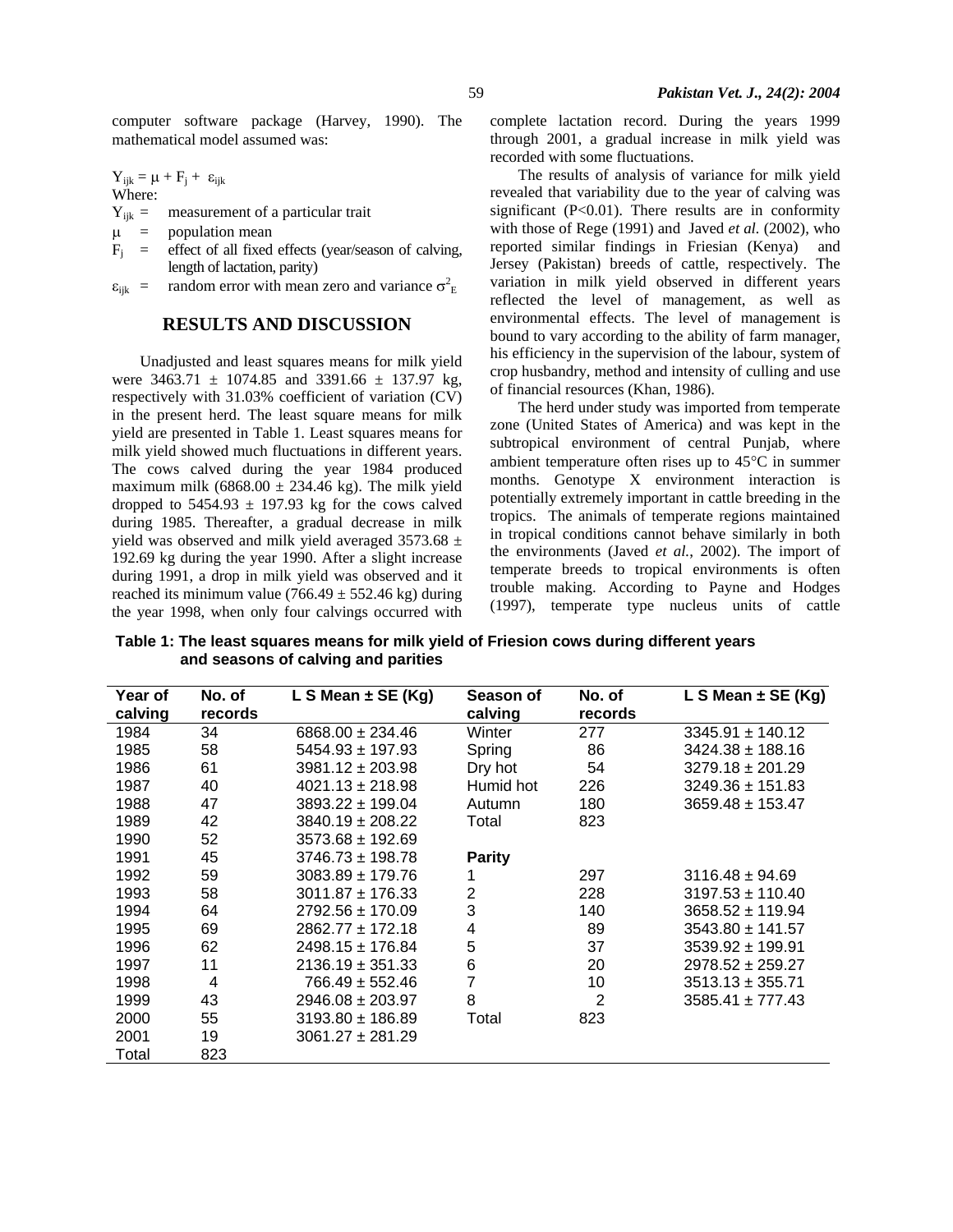established by governments where improved management was not given, the pure-bred imported cattle were often dying. The more tragic dimension to this practice arose when such cattle were introduced into farming systems where there were no options for changing the environment to level needed for animals of temperate breeds. Vaccaro (1979) also concluded that the performance of temperate dairy cattle in the tropical areas of Latin America was disastrous. Vaccaro (1990) further reviewed the survival rates of European breeds and there crosses with Zebu in the tropics and reported that pure-bred temperate cows suffered unacceptably high losses, were unable to replace themselves and were not a viable option. This indicated that the animals of temperate zone did not adapt to the harsh environments of tropics and could not perform satisfactorily.

The milk yield was the highest  $(3659.48 \pm 153.47)$ kg) among the cows calving during autumn and the lowest (3249.36  $\pm$  151.83 kg) among those calving during humid hot season (Table 1). The maximum number of calvings (33.7%) were recorded in winter, followed by humid hot season in which 27.5% of cows calved. The calvings were the lowest (6.6%) during dry hot, while during spring and autumn seasons these were 10.4 and 21.8%, respectively. Although the cows continued breeding throughout the year, yet about 66% of them calved during winter, spring and autumn seasons when the ambient temperature was mild.

The least squares analysis revealed that season of calving had a significant (P< 0.01) effect on lactation milk yield. Murdia and Tripathi (1991) and Javed *et al*. (2002) also reported similar findings in Jersey cattle in India and Pakistan, respectively. However, Panneerselvam et al. (1990), Rege (1991) and Ahmad (1998) reported a non-significant effect of season of calving on milk yield in Tharparkar (India), Friesian (Kenya) and Red Sindhi (Pakistan) cows, respectively.

Seasonal variation in animal performance in tropics is expected to be primarily a manifestation of variation in feed quality and quantity (Javed *et al.,* 2000). The present results suggested that milk yield was sensitive to seasonal variation. Generally, the cows calving in autumn produced the maximum milk, apparently due to low environmental temperature and availability of good quality fodder. The animals that calved in spring were next in order of merit. The cows calving in dry hot and humid hot seasons were the poorest producers. The cows calving during summer season would have gone through the last trimester of the gestation period during the scarcity period of fodder and severe dry and humid hot season and were immediately confronted with the dry and second scarcity of fodder period (November-December) as they approached peak lactation.

Thermal stress may also explain seasonal variation in performance in the region where the present herd was being maintained, dry months are invariably the hottest months. Thus, a combination of nutritional inadequacy and thermal stress may well explain the seasonal variation in performance of the Friesian cows. This is even more likely given that ambient temperatures around  $40^{\circ}$ C or even higher are not uncommon in this region and dry periods longer than three months often occur. These results indicate that calving in summer months is undesirable. Efforts should be diverted to the conservation of feed and feed supplements during the scarcity periods, in addition to provision of shade for reducing the thermal stress. Moreover, breeding should be in a way that most calvings occur in autumn, winter or spring seasons. This may eliminate seasonal and nutritional stress on Friesian cows.

The least squares analysis revealed that parity also had a significant effect (P<0.01) on milk yield. The trend of milk yield associated with parity followed a well-established pattern (Wood, 1969) and peak lactation and subsequent fall was similar to the pattern observed in Jersey cows in Pakistani environment (Javed *et al.*, 2002).

Milk yield was  $3116.48 \pm 94.69$  kg in the first lactation. The lactation milk yield peaked in third lactation (3658.52  $\pm$  119.94 kg). It is evident that milk yield remained fairly constant from third to fifth lactation. Thereafter, there was a decline in sixth lactation with an increase in later lactations. This discrepancy may be due to the small data for sixth and seventh lactation and high standard error is an indication of that.

The unadjusted mean for milk yield was  $3463.71 \pm$ 1074.85 kg, with 31.03% CV. The lactation length averaged  $278.40 \pm 90.17$  days. The correlation between lactation length and milk yield was 0.61, indicating a high relationship between the two traits. The least squares analysis of variance for milk yield revealed that regression of lactation milk yield on lactation length was significant (P<0.01). There was an increase of  $12.93 \pm 0.45$  kg in milk yield with each day increase in the lactation length. Khan *et al.* (1991) and Javed *et al.* (2002) have reported similar findings in Friesian and Jersey cattle respectively, in Pakistan.

Although, milk yield increased with increase in lactation length, yet it did not seem advantageous to have lactations exceeding one year. The daily milk yield in the later stages of lactation decreases and hence affects the lifetime production. Moreover, longer lactations prolong the calving interval, thereby decreasing the number of calves that could be obtained during the life span of a cow. Therefore, attempts